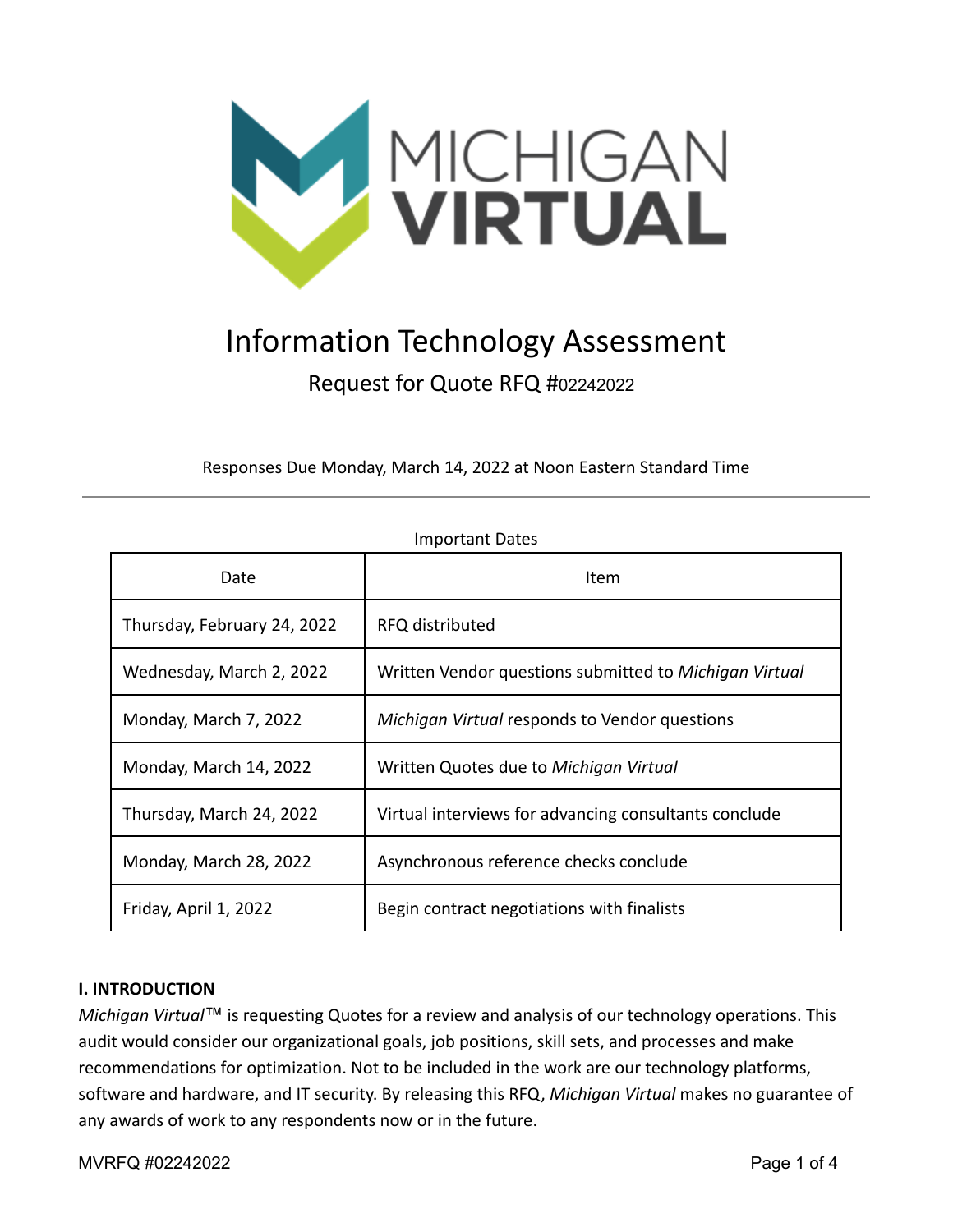## **II.BACKGROUND OF MICHIGAN VIRTUAL**

*Michigan Virtual* is a 501(c)(3) organization located in Lansing, Michigan, and was established by the State of Michigan in 1998 to expand the use of learning technologies with a focus to serve Michigan's K-12 community with quality online instructional services. Today, *Michigan Virtual* operates the *Michigan Virtual Learning Research Institute®,* the Professional Learning Portal, and the Learning Services Student Learning Portal. The organization employs over 450 workers, with over half of these employees part time instructors for our Student Learning Services unit.

## **III.DESCRIPTION OF THE REQUEST**

*Michigan Virtual* is seeking the services of an experienced firm for the examination and evaluation of our information technology operations, including related organization structure, skill sets, related policies and practices. Given our strategic goals and the evolving market-place, the desired outcome of this work is a detailed evaluation and analysis that supports these goals. The final report will include prioritized and detailed recommendations for optimizing to achieve these goals. It will address the information technology organizational structure including job positions for increased role clarity, necessary talent and skill sets and existing gaps, recommend reporting structures, and identify gaps in policies and procedures and how to close the gaps. Benchmark comparisons are to be included.

Currently the primary IT functions occur in three units, Infrastructure (4 FTE), Technology Integrations (6 FTE), and Learning Applications (7 FTE). A fourth Unit, Michigan Virtual Learning Research Institute - Research (4 FTE plus the instructional Product Design unit - 11 FTE) might repurpose, develop or introduce new technologies for emerging markets. Most units do not report directly to the same leadership.

*Michigan Virtual* is looking for services from a company with experience serving similar sized and similar functioning non-profits and that is able to provide in their quote two (2) (redacted) reports from similar engagements. Educational experience is a plus.

#### **IV. DELIVERABLES**

The expected deliverables for the services and timeline are defined as: Work with *Michigan Virtual* to collect pertinent information related to the IT functions, processes, and operations including interviews, job descriptions, processes and documentation. Comparison to similar organizations.

- 1. Review of skill sets, current positions, reporting structures, and technology practices and procedures.
- 2. Analyze the information in the light of similar organizations and strategic goal achievement / alignment.
- 3. Prepare a report by July 1, 2022 outlining findings, prioritized recommendations, best practice guidelines, and prioritized implementation plan.
- 4. Present to *Michigan Virtual* key findings and recommendations.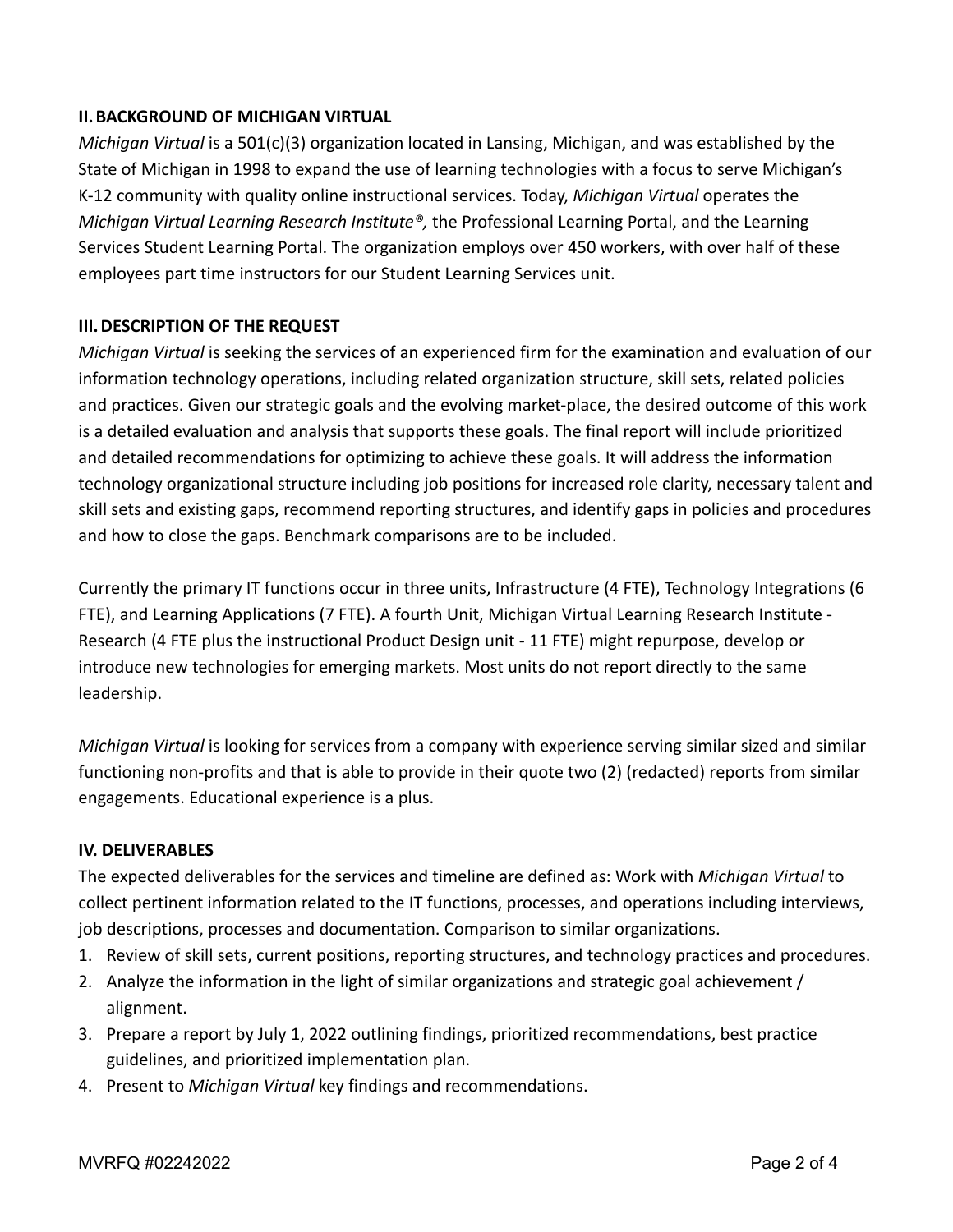## **V.QUOTE INSTRUCTIONS**

## A. QUOTE CONTENT AND FORMAT

In order to simplify the evaluation process and obtain maximum comparability, *Michigan Virtual* requires that all responses to the RFQ be organized in the manner and format described below. Any relevant supplemental information should be included as attachments.

- 1. **Business Information.** Describe your business including legal business name, the year the business was organized, legal status (corporation, partnership, sole proprietorship, etc.), and the state of incorporation. Detail your (organization's) experience with not-for-profits related to our request.
- 2. **Qualifications and Deliverables Review.** Define how you satisfy the experience requirements in the proposal and provide pricing by the hour and the estimated hours for each deliverable.
	- a. [Michigan Virtual: Technology Review Quote Form](https://docs.google.com/spreadsheets/d/1fO6zoZcBerlEBQCILDXrbGiXdu3vgI2e6SBUa7JOalw/edit?usp=sharing)
	- b. Attach two sample Technology Review reports. (Redacted is acceptable.)
- 3. **Requirements Definition Process.** Briefly outline the process you will use to complete the project and deliver the final report.
- 4. **Key Service Providers.** Identify the individuals who will provide services, if awarded the work, and provide biographies. Include full contact information of each consultant and subject matter expert (SME).
- 5. **Client References.** Provide the names and contact information for a minimum of three similarly sized clients for reference purposes and obtain permission for us to contact them.
- 6. **Nondisclosure Agreement (NDA).** All entities wishing to submit a response to this RFQ are required to sign and submit *Michigan Virtual'*s Nondisclosure Agreement along with their Quote in response to this RFQ. The NDA was included in the email granting access to the RFQ and is linked below**.**

#### B. SELECTION CRITERIA

The following factors will be considered by *Michigan Virtual* in making the Award.

- Preference given to Michigan-based businesses.
- Fit between the Consultant and or SMEs skills and experience and *Michigan Virtual*'s needs.
- Consultant/SMEs ability to meet the defined timeline and understanding of the work services to be performed.
- Quality of references.
- Completeness of the Quote.
- Value delivered in proportion to fees proposed.

*Michigan Virtual* reserves the right to make the Award to the entity of its choosing, reflective of our understanding of needs, the audiences served and results desired rather than solely based on pricing or other combinations of factors. Further, this RFQ does not obligate *Michigan Virtual* to award any contract. We reserve the right to cancel the RFQ at our discretion.

C. RFQ QUESTIONS, DUE DATES, CONTACT